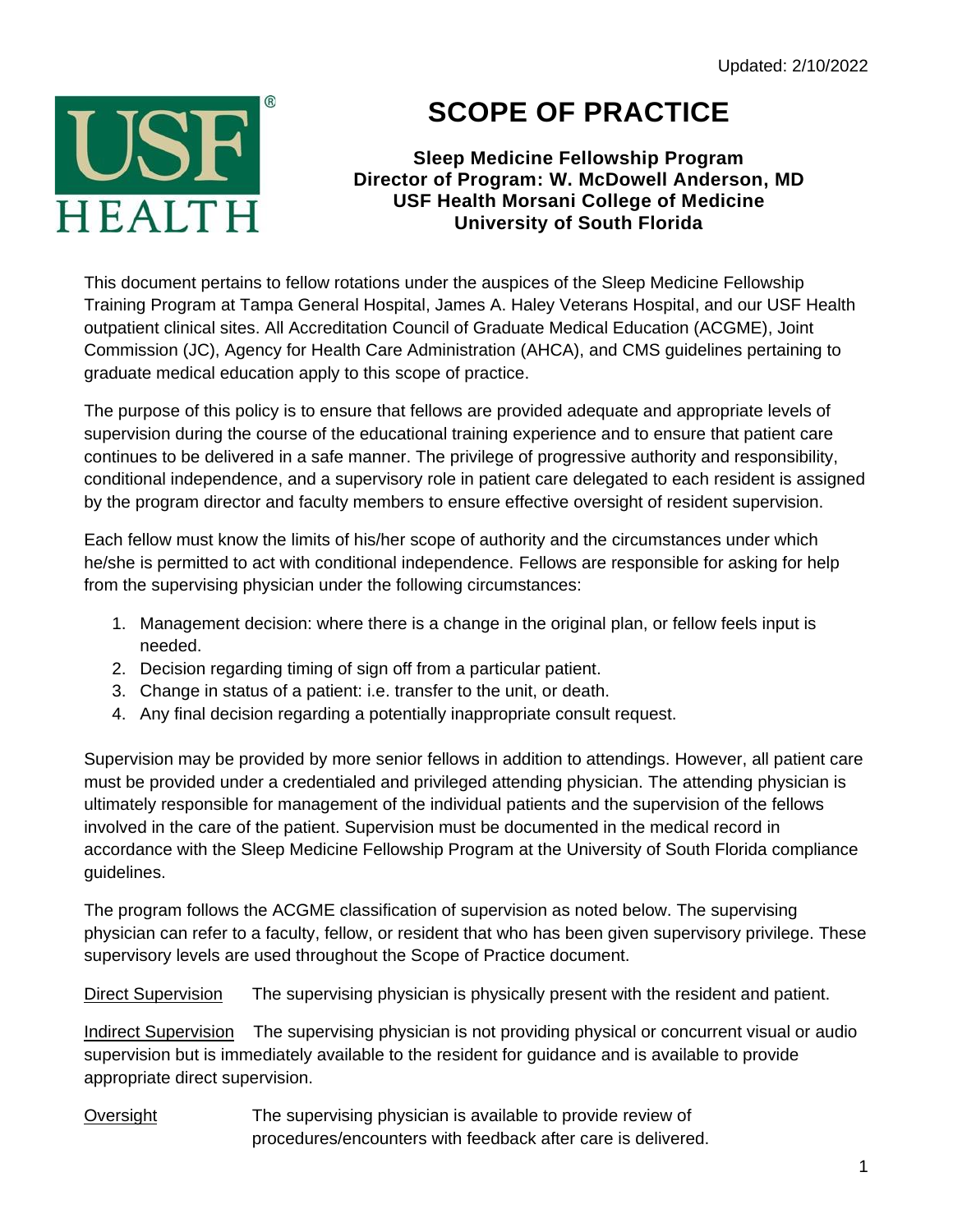The fellowship program has a curriculum for providing knowledge and performance competence that includes procedure workshops, simulation training, and a minimum number of procedures that need to be completed before obtaining indirect supervision. There is no indirect supervision for DISE and Rhinoscopy. Semiannual decisions about competence are made by the program's clinical competency committee (CCC) to ensure a successful transition and preparation for the next 6-month period of fellowship. All fellows need to maintain current ACLS & BLS training.

|                        | <b>Supervising</b><br><b>Physician</b><br>present<br>(Direct) | <b>Supervising</b><br><b>Physician</b><br>immediately<br>available for<br>guidance to<br>provide direct<br>supervision(<br>indirect<br>supervision) | The trainee<br>may<br>perform the<br>procedure<br>without<br>supervising<br>Attending/<br>resident<br>(oversight) |                                                                                        |  |  |  |
|------------------------|---------------------------------------------------------------|-----------------------------------------------------------------------------------------------------------------------------------------------------|-------------------------------------------------------------------------------------------------------------------|----------------------------------------------------------------------------------------|--|--|--|
| Designated<br>Levels   | 1                                                             | 2                                                                                                                                                   | 3                                                                                                                 | See below for level of supervision required<br>for each procedure and year of training |  |  |  |
| <b>CORE PROCEDURES</b> |                                                               | PGY-4                                                                                                                                               | <b>PGY-7</b>                                                                                                      |                                                                                        |  |  |  |
|                        | Perform patient care and procedures in outpatient setting     | $\overline{2}$                                                                                                                                      | 2                                                                                                                 |                                                                                        |  |  |  |
|                        | Admit patients and complete inpatient H&P for a service       | $\overline{2}$                                                                                                                                      | $\overline{2}$                                                                                                    |                                                                                        |  |  |  |
|                        | Treat and manage common medical conditions                    | $\overline{2}$                                                                                                                                      | $\overline{2}$                                                                                                    |                                                                                        |  |  |  |
|                        | Make referrals and request consultations                      | $\overline{2}$                                                                                                                                      | $\overline{2}$                                                                                                    |                                                                                        |  |  |  |
|                        | Provide consultations within the scope of his/her privileges  | $\overline{2}$                                                                                                                                      | $\overline{2}$                                                                                                    |                                                                                        |  |  |  |
|                        | Render any care in a life-threatening emergency               | 3                                                                                                                                                   | 3                                                                                                                 |                                                                                        |  |  |  |
| Actigraphy             |                                                               | $\overline{2}$                                                                                                                                      | $\overline{2}$                                                                                                    |                                                                                        |  |  |  |
|                        | DISE (Drug Induced Sleep Endoscopy)                           | 1                                                                                                                                                   | $\overline{1}$                                                                                                    |                                                                                        |  |  |  |
|                        | Maintenance of Wakefulness Test                               | $\overline{2}$                                                                                                                                      | $\overline{2}$                                                                                                    |                                                                                        |  |  |  |
|                        | Multiple Sleep Latency Test                                   | $\overline{2}$                                                                                                                                      | $\overline{\mathbf{2}}$                                                                                           |                                                                                        |  |  |  |
|                        | Non-Invasive Mechanical Ventilation                           | $\overline{2}$                                                                                                                                      | $\overline{2}$                                                                                                    |                                                                                        |  |  |  |
|                        |                                                               |                                                                                                                                                     |                                                                                                                   |                                                                                        |  |  |  |